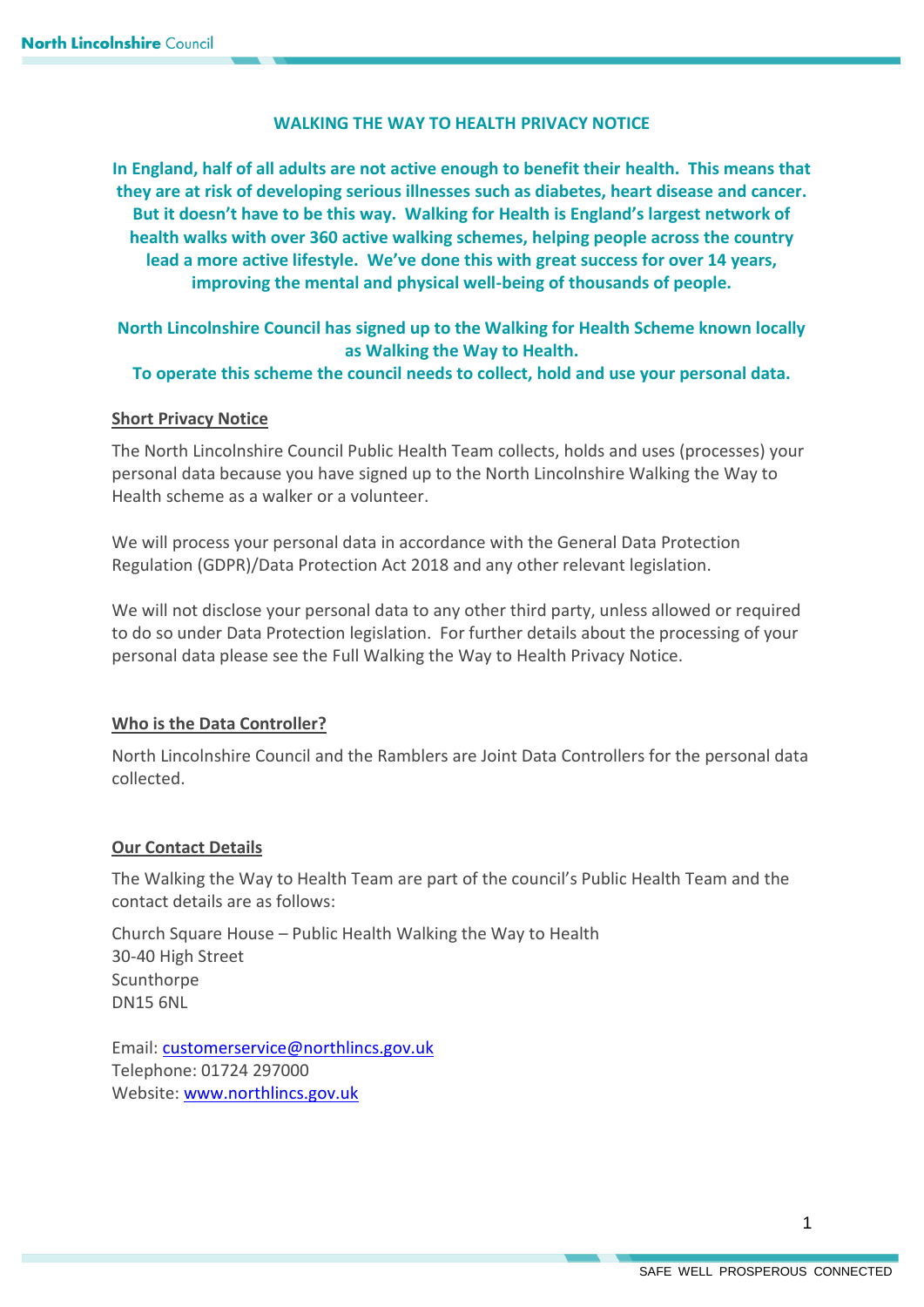# **What type of data do we have?**

We currently collect and process the following personal data:

- 1. Personal data Walker name, email, telephone number, address and postcode.
- 2. Special Category Personal Data Health information on accident / incident forms.

## **What do we do with the data we have?**

We use the data that you have given us in order to:

- Carry out the general management and administration of our local walks programme.
- For duty of care and health & safety compliance.
- To help plan future delivery of walks in the area.
- To provide an annual report to funders.
- To report accidents and incidents to the national Ramblers.

Your information will be used by the National Ramblers for:

- General management and administration of the short group health walks programme.
- Managing incident reports and to notify our insurers of incidents. Monitoring the nature and frequency of incidents helps us to ensure we have appropriate support, guidance and training in place.
- To provide personalised communications to walkers who have consented to hear more about Rambler's work, including campaigns, fundraising and volunteering.

## **Who do we share your data with?**

We may share personal data:

- With Ramblers Walking for Health as a Joint Data Controller.
- Accident and Incident information with Ramblers Walking for Health for insurance purposes.

We also provide anonymised statistical information to the Ramblers.

## **How do we get your personal data and why do we have it?**

Walkers wanting to sign up to the North Lincolnshire Walking the way to Health scheme provide their personal data contact details when the sign up to the scheme and relevant personal data relating to any incidents or accidents when they occur.

Under the General Data Protection Regulation (GDPR), the lawful bases we are relying on to process this information are:

- (a) Legitimate Interests GDPR Article  $6(1)(f)$  to:
	- o Process personal data collected when a walker joins the scheme.
	- $\circ$  To contact walkers signed up to the scheme to support participation and to contact you about walks taking place or the cancellation of walks.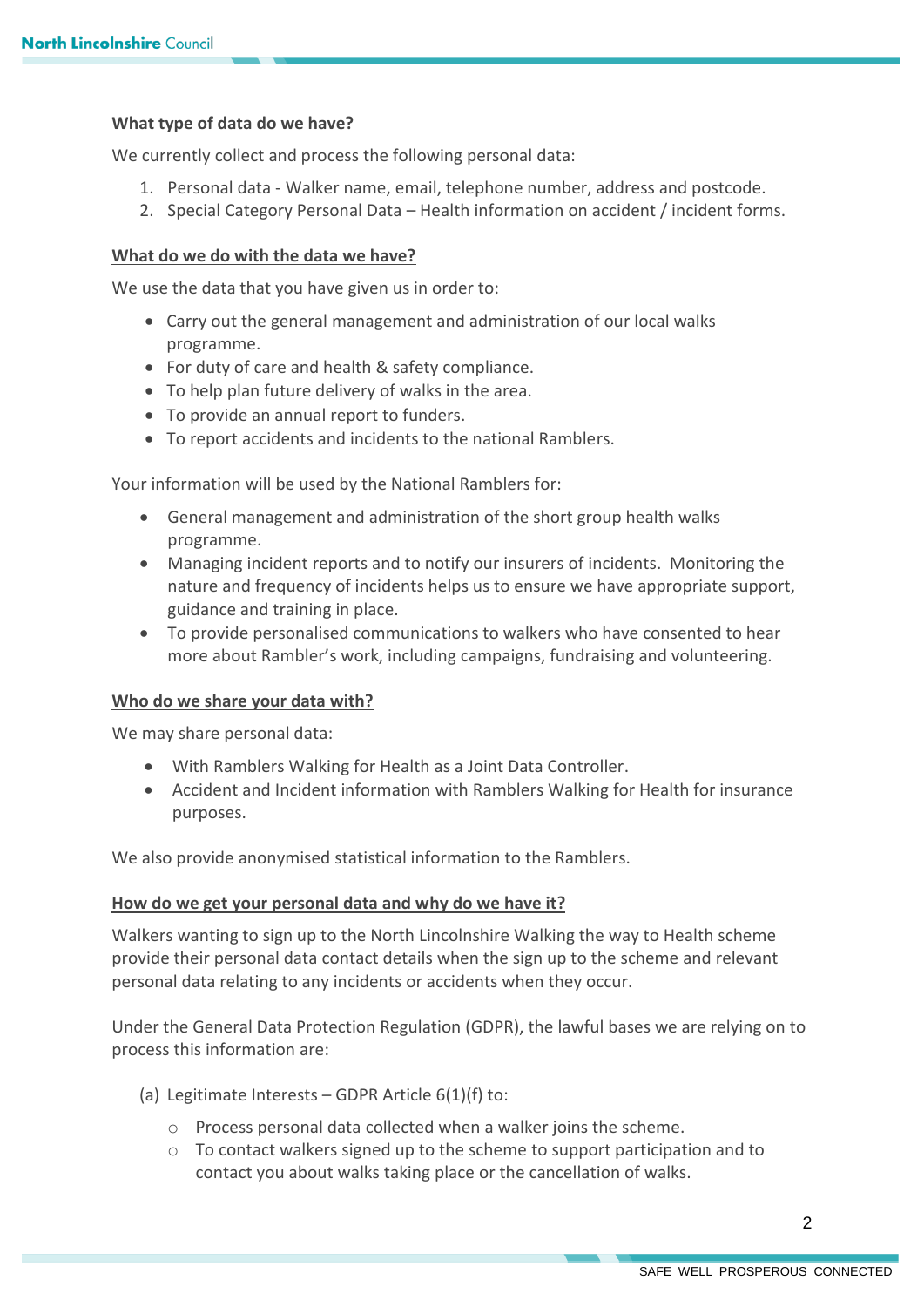- o To process personal data collected when someone volunteers as a Walk Leader to contact them about the walks they are to lead and to provide Walk Leader responsibilities and procedures.
- (b) Consent GDPR Article 6(1)(a)
	- o For the Ramblers to send communications about Rambler's work, including campaigns, fundraising and volunteering.
- (c) Legislation GDPR Article  $6(1)(c)$ 
	- o To process personal data necessary for insurance purposes to comply with the Health and Safety at Work Act 1974.
- (d) Substantial Public Interest GDPR Article 9(2)(g)
	- $\circ$  To process special categories of personal data necessary for insurance purposes if there is an accident on a walk.

When relying on this lawful basis we must also meet a condition in Part 2 of Schedule 1 of the Data Protection Act 2018. In this instance condition 6 is met because the processing is for statutory reason.

## **Can I withdraw my consent?**

Yes, but only where we are relying on the lawful basis of Consent to process your personal data. Please contact the North Lincolnshire Council Public Health Walking the Way to Health Team via [customerservice@nothlincs.gov.uk](mailto:customerservice@nothlincs.gov.uk) to withdraw your consent for receiving information from Ramblers.

## **How do we store your information?**

Your personal data is stored securely on the council's ICT network.

We keep personal data for as long as the walker continues to be a member of the scheme or for as long as a volunteer continues to volunteer. Accident and incident forms are retained from one year from the date of sending to the National Rambler's Body.

We dispose of your data using the council's confidential disposal arrangements.

## **Your Data Protection Rights**

Under Data Protection law, you have rights including:

- **Your right of access -** to ask us for copies of your personal information.
- **Your right to rectification -** to ask us to rectify information you think is inaccurate. You also have the right to ask us to complete information you think is incomplete.
- **Your right to erasure -** to ask us to erase your personal information in certain circumstances.